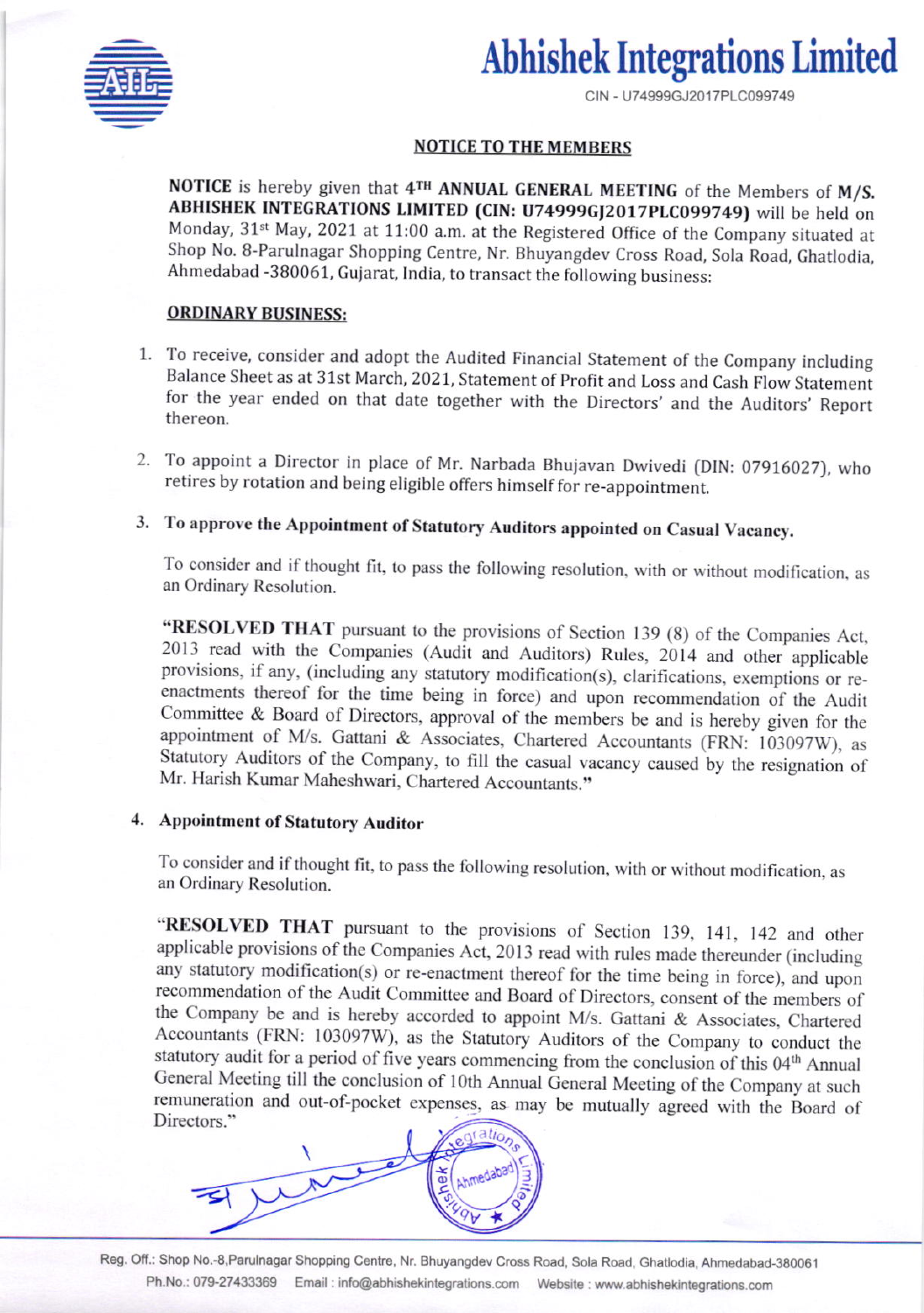#### SPECIAL BUSINESS:

# 5. To appoint Ms. Rima Amitbhai Dalal (DIN: 09116659) as an Independent Director

To consider and if though fit, to pass the following resolution, with or without modification, as an Ordinary Resolution.

"RESOLVED THAT pursuant to the provisions of Sections 149 and 152 read with Schedule IV and other applicable provisions, if any, of the Companies Act, 2013 ("the Act") and the Companies (Appointment and Qualification of Directors) Rules, 2014 (including any statutory modification(s) or re-enactment(s) thereof, for the time being in force), Ms. Rima Amitbhai Dalal (DIN: 09116659), who was appoint period of 1 (One) year, i.e. up to March 21, 2022."

# 6. To appoint Mr. Sanjay Dayalji Kukadia (DIN: 09116868) as an Independent Director

To consider and if though fit, to pass the following resolution, with or without modification, as an Ordinary Resolution.

"RESOLVED THAT pursuant to the provisions of Sections 149 and 152 read with Schedule IV and other applicable provisions, if any, of the Companies Act, 2013 ("the Act") and the Companies (Appointment and Qualification of Directors) Rules, 2014 (including any statutory modification(s) or re-enactment(s) thereof, for the time being in force), Mr. Sanjay Dayalji Kukadia (DIN: 09116868), who was appointed as an Additional Director of the Company by the Board of Directors with effect from March 22, 2021 and who holds office until by the Board of Directors with effect from March 22, 2021 and who holds office<br>the date of the AGM, in terms of Section 161 of the Companies Act, 2013 and who<br>jes for being appointed as an Independent qualifies for being appointed as an Independent Director and in respect of whom the<br>Company has received a notice in writing work of with the spect of whom the Company has received a notice in writing under Section 160 of the Act from a member proposing has received a notice in writing under Section 160 of the Act from a member<br>her candidature for the office of Director, be and is hereby appointed as an<br>nt Director of the Company not liable to Independent Director of the Company, not liable to retire by rotation and to hold office for a period of 1 (One) year, i.e. up to March 21.2022."

Date : 04/05/2021 Place Ahmedabad

By Order of the Board FOR ABHISHEK INTEGRATIONS LIMITED \ $\overline{P}$  $\overline{r}$ 

SANJAY NARBADA DUBEY Chairman  $(DIN: 02218614)$